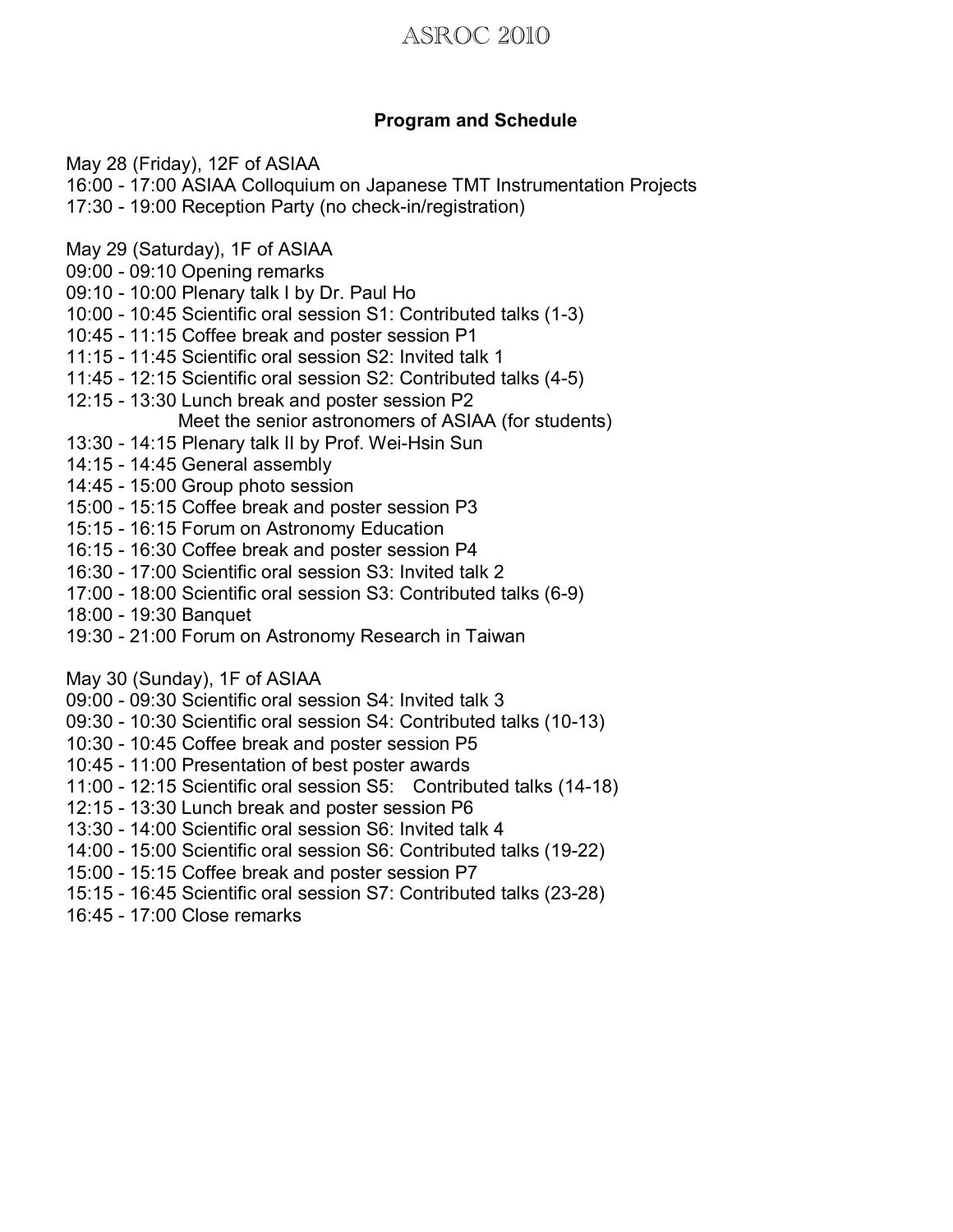# ASROC 2010

#### **Plenary, Invited, and Contributed Talks**

Plenary Talk: Paul Ho (ASIAA) 20 Years of Astronomy at the ASIAA

S1

- 1. W. P. Chen (IANCU) What You Need to Know about Your NSC Grant Proposal
- 2. Makoto Inoue (ASIAA) VLBI activities and plan in ASIAA
- 3. Jeng-Lun Chiu (NTHU) The Nuclear Compton Telescope (NCT) Project

S2

Invited Talk 1: Wing IP (NCU) On Multi-Scale Astronomy

- 4. Chilong Lin (NMNS) Video Observation of the Leonid 2001 Activity
- 5. Andrew Wang (ASIAA) Predicting TNO Occultations

Plenary Talk: Wei-Hsin Sun (NTU) Four Hundred Years of Star Gazing - A Review of the IYA2009 Activities in Taiwan

### S3

Invited Talk 2: Pauchy Hwang (NTU) Asia Pafific Center for Cosmology and Particle Astrophysics 6. Pin-Gao Gu (ASIAA) Gaseous Planets Much Lighter than Water

7. Hsin-Wei Chen (IE/AS) Possible Evidence for a Late Injection of Rare Type of SN Ia Ejecta into the Early Solar System

8. Masaaki Hiramatsu (ASIAA) SMA Survey of the (Very) Low Luminosity Objects in Perseus 9. Miljenko Cemeljic (ASIAA) Relaxation of Initial Conditions in MHD Simulations of Star-Disk System

### S4

Invited Talk 3: Ming-Tang Chen (ASIAA) Radio Astronomy and Instrumentation in ASIAA 10. Naomi Hirano (ASIAA) Extremely High-Velocity HCN Emission from L1448C

11. Shigehisa Takakuwa (ASIAA) SMA Observations of the Envelope Rotation around Low-mass **Protostars** 

12. Satoko Takahashi (ASIAA) Search for Embedded Star-Formation within the Orion Filaments 13. Tao-Chung Ching (NTHU) Toroidal Magnetic Field Revealed in the Pseudodisk of NGC1333 IRAS 4A

### S5

14. Tien-Hao Hsieh (NTHU) Populations of Young Stellar Objects in Nearby Molecular Clouds 15. Chin-Wei Chen (IANCU) Morphological Distortion of Galactic Globular Clusters 16. Hauyu Baobab Liu (ASIAA/CfA/NTU) Physical Process in Massive Cluster Forming Region 17. HIROTANI Kouichi (TIARA/ASIAA) Gamma-ray Emission from Rotation-Powered Pulsars 18. Chin-Ping Hu (IA/NCU) Time-Frequency Analysis for Superorbital Modulation of X-ray Binary SMC X-1 by Hilbert-Huang Transform (HHT)